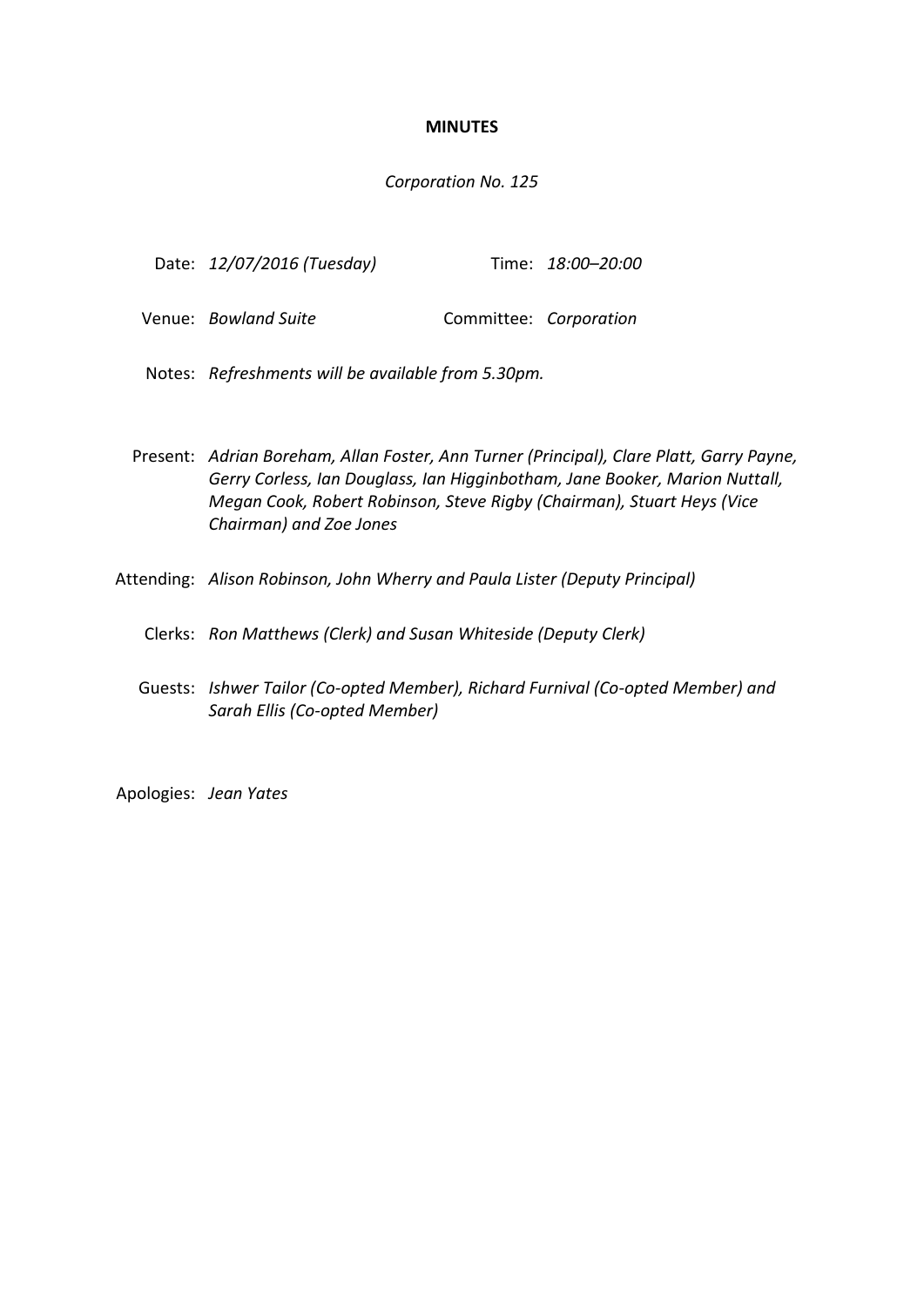### *Public* **Minutes**

Item number: Item description:

(and category)

**29.16** *Attendance of Co-opted Members of Committees and Members of Management* **Decision** Standing Order 13 states that:

*As a matter of policy all meetings of the Corporation and its committees will be held in private. The agendas and minutes and supporting papers of its public business will be made available to the general public. However:*

*(a) The Principal shall be authorised to invite members of staff to attend in their employed capacity for both public and confidential business as appropriate and in accordance with Standing Order 25 (b) The Corporation may however, exclude staff from attending any business it deems necessary. (c) Attendance by other persons shall be at the discretion of the Corporation following advice from the Principal or Clerk.* However, the Corporation does encourage Co-opted Governors to

attend and take part in the discussions and debate although not having a vote.

### **Resolved:**

**That the attendance of Co-opted Members of Committees and members of Management be in attendance at the meeting.**

**30.16** *Apologies for Absence* **Record** Apologies for absence were received from Jean Yates. Megan Cook and

## **31.16** *Public Minutes of Previous Meeting*

**Decision** The public minutes of meeting number 124 held on Tuesday 15 March 2016 (published on the extranet) were signed and agreed as a true and correct record of the meeting.

Zoe Jones were not in attendance at the meeting.

## **32.16** *Declarations of Interest*

*Record* There were no declarations of interest made in respect of items on the public agenda.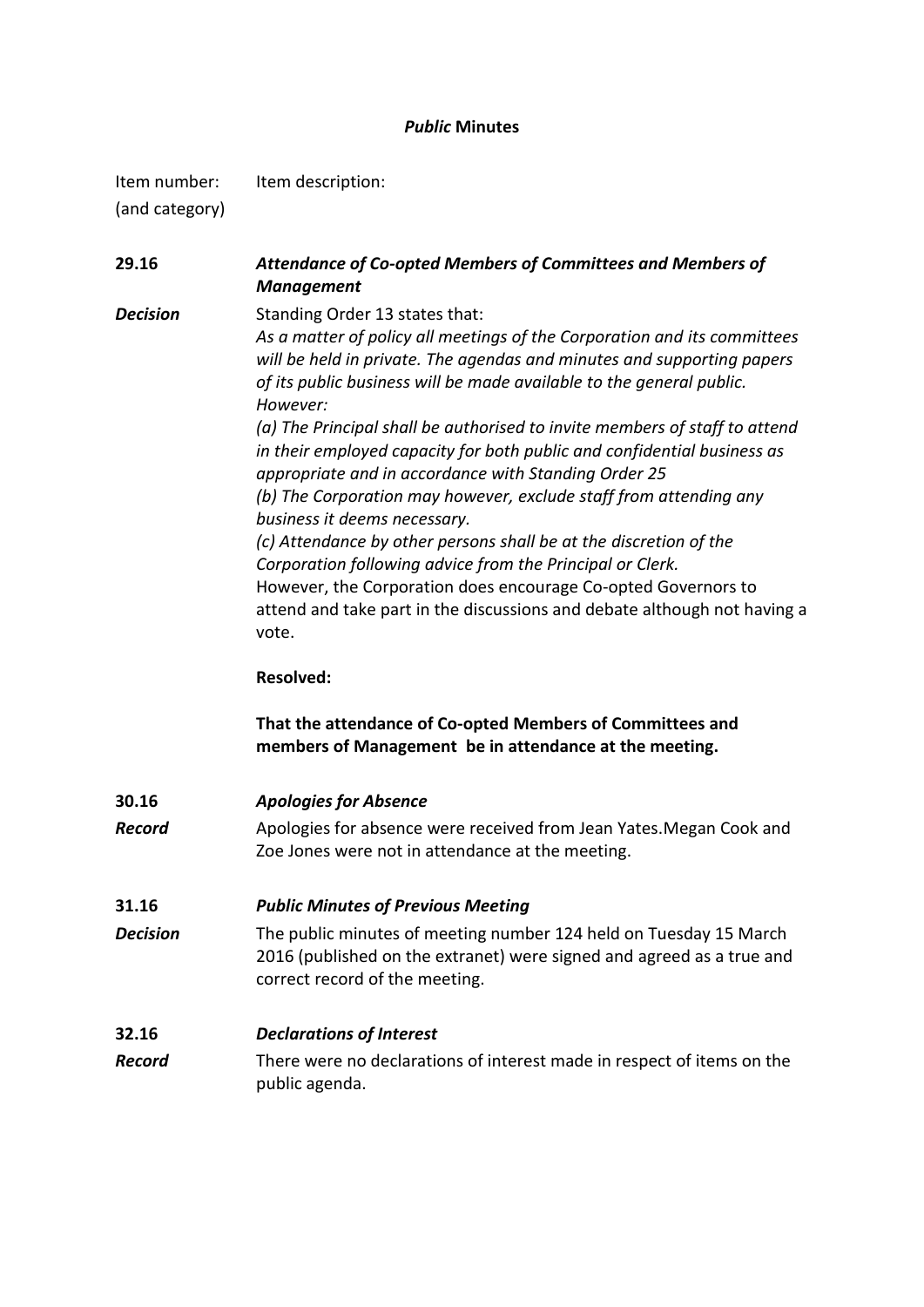## **33.16** *Chair's Opening Remarks Information* The Chair informed Corporation of the various events he had attended on behalf of the College. These included a Landex and Association of Colleges meetings, details of which were picked up later in the meeting. He also complimented the College on the high standard of the recent Graduation and Awards Ceremonies that he and other members of Corporation had attended.

Jean Yates was retiring from the Board after an eight year period of service. On behalf of the Corporation the Chair wished to acknowledge the support and contributions Jean had made to Governance in the College. Members were disappointed that circumstances had led to Jean registering apologies for this her final meeting of the Board. They requested the Clerk make arrangements to invite her back into College for an informal presentation to acknowledge her service.

### **Resolved:**

**i That the Chair's opening remarks be received.** 

**ii That the retirement of Jean Yates be noted.**

### **34.16** *Student Voice*

*Information* Corporation gave consideration to the Myerscough Student Union (MSU) Annual Report, the MSU Sustainability Award document and the MSU Committee appointments for the year 2016 / 2017.

> The new permanent position of Student Union Liaison Officer had now been in place for one academic year. It had been created to provide consistency and support to the MSU. In line with procedure the Student President had been elected from the existing student body for the academic year 2016 / 2017. Feedback for the new arrangement was positive and backed up by achievements which included charitable fundraising, community links, awards and other activities.

The MSU anticipated a successful 2016 / 2017. The new MSU Committee was in place and a poster with photographs of the officers was provided with the papers. Equine BSC (Hons) student, Rebecca Fitzsimmons had been elected for Student President for 2016 / 2017. Rebecca had studied FE Equine at Croxteth and was therefore well placed to bring the Centres perspective to the MSU.

Corporation noted a successful year and welcomed the report. They congratulated the MSU on achieving the bronze award from the National Union of Students Green Impact accreditation scheme. They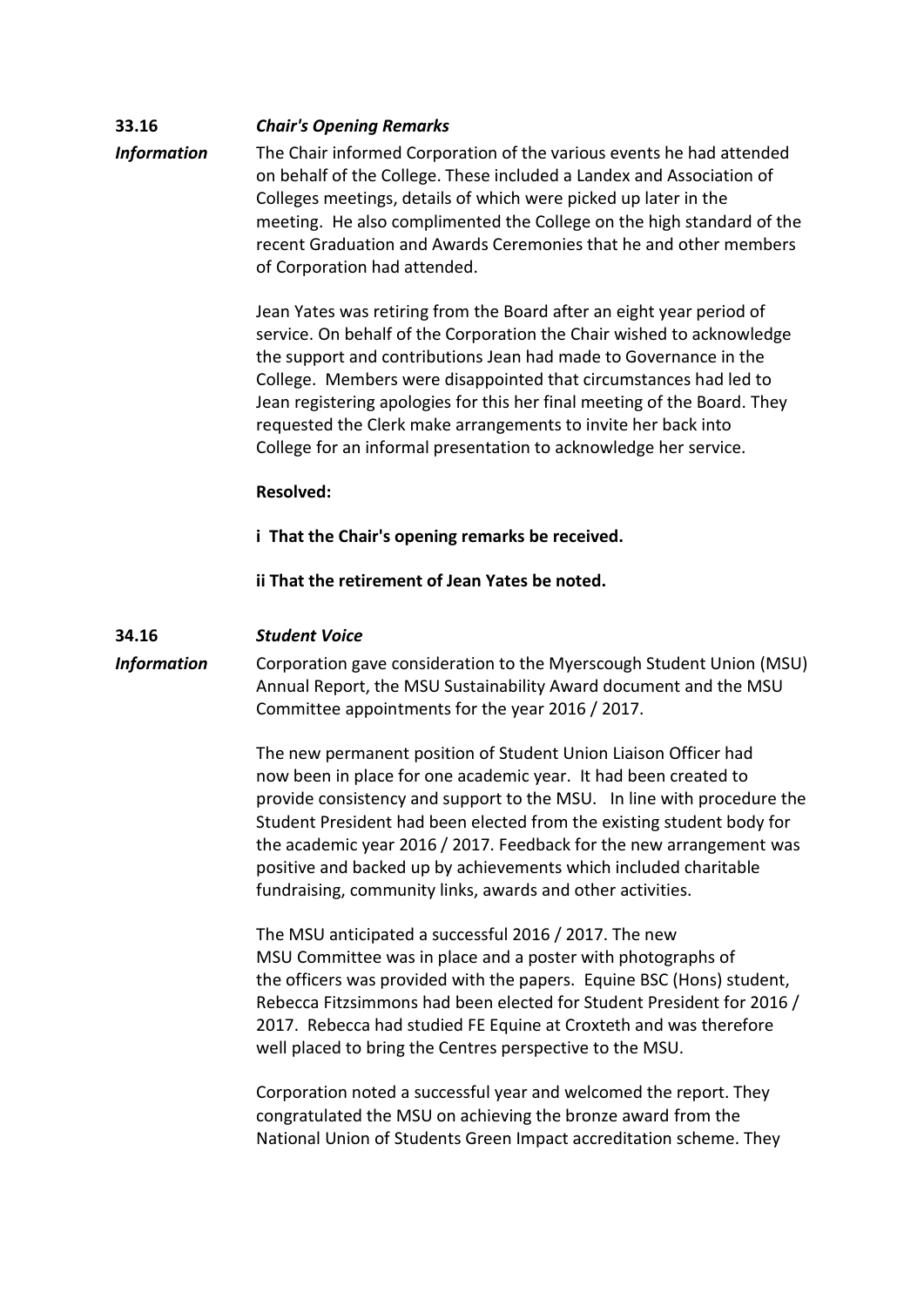also noted and welcomed Myerscough MSUs external perspective through visits, target setting and some benchmarking.

#### **Resolved:**

**That the Myerscough Student Union Report be received.**

### **35.16** *Association of Colleges Chief Executive*

*Information* The Association of Colleges had appointed a new Chief Executive. David Hughes who was currently the Chief Executive of the Learning & Work Institute and would take up the position in September 2016.

#### **Resolved:**

## **That the appointment of David Hughes as Chief Executive of the Association of Colleges be noted.**

### **36.16** *Governor Involvement*

*Information* Governors informed Corporation of their recent visits to the College. These included a mixture of social, support, safeguarding and academic area visits.

> The visits gave members a further perspective to support their decision making, monitoring and assurance remit.

Corporation noted the College efforts to embed British Values in the curriculum, the developments in the Skills & Apprenticeship area, assurance of fulfilling safeguarding roles, confidence in the Board processes, highly successful Open Day and Graduation & Awards Ceremonies.

#### **Resolved:**

**That the verbal update from Corporation members be received** 

### **37.16** *Report of the Finance and Resources Committee of 7 June 2016 Decision* The Finance & Resources Committee Chair reported on a number of items for information.

**The Principals Strategic Plan Progress Report -** As anticipated recruitment was behind target though overall financial performance was good and in line with the Strategic Plan.

**Financial Position Statement for Period Ended 30 April 2016 -** The College had generated a 8.6% surplus as a percentage of income Pre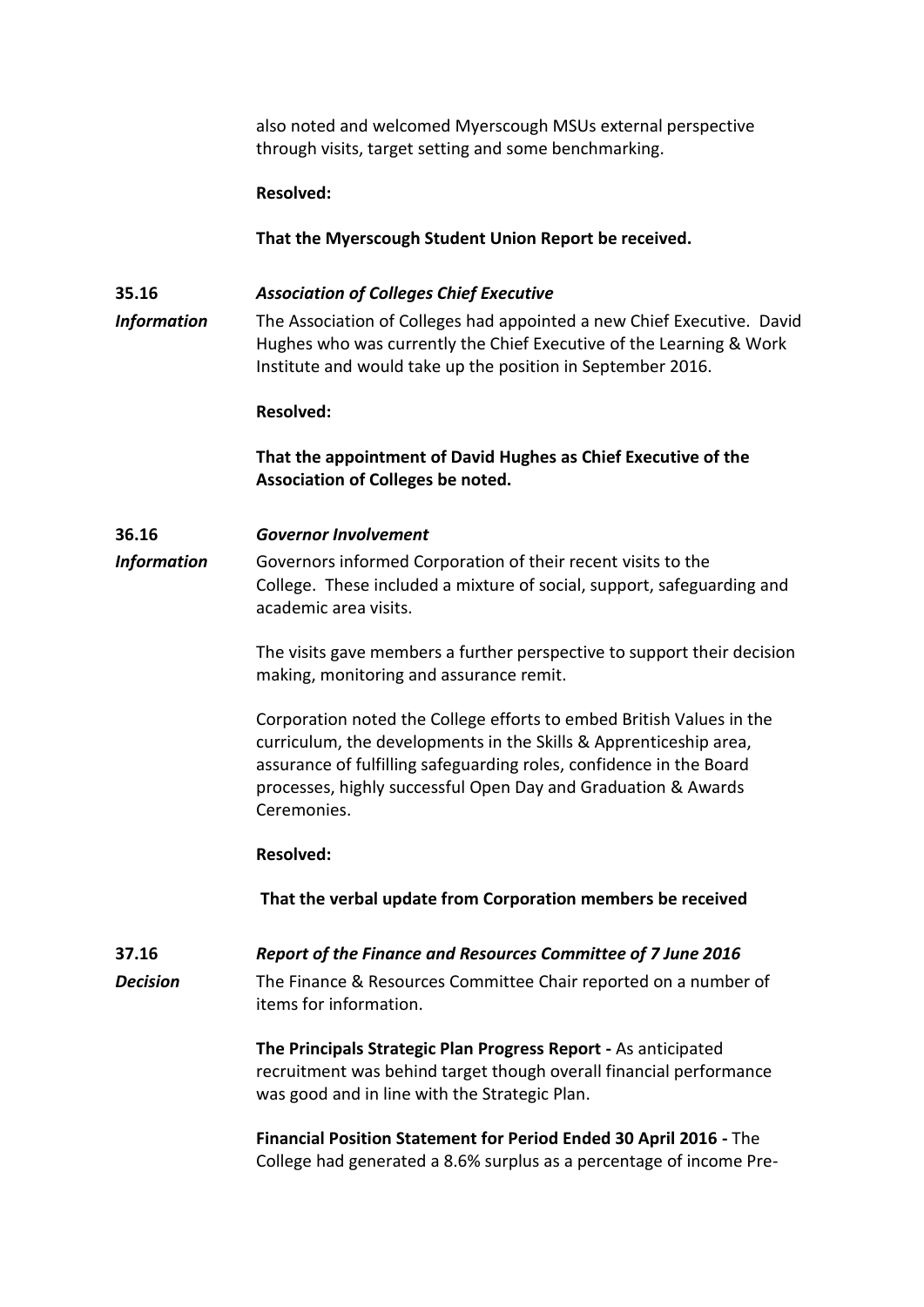FRS17 which was ahead of target to date. The balance sheet remained healthy with a current ratio of 1:1.36 and cash days of 55.

**Capital and Revenue Cash Flow for Period Ended 30 April 2016 -**The forecast continued to show that the College would maintain its financially sound position throughout the period.

**Capital Expenditure Report for Period Ended 30 April 2015 -** The forecast outturn indicated the Capital Plan delivery was within the 3% tolerance level of the plan, actual figure being 0.96%. Projects were on schedule to be delivered to planned time frames.

**Myerscough Ventures Report for Period Ended 30 April 2015 -** It was proving to be a challenging year for Myerscough Ventures with most areas not meeting the ambitious targets largely due to vacancies in the reisidencies and impact of the living wage.

**FRS 102 - The new FE / HE SORP Reporting Standard -** Colleges were required to adopt the 2014 Standard of Accounting Practice (SORP) for the 31 July 2016 year end. In this transition year there were two key areas where options were available and decisions required; valuation of fixed assets and government grants. Following extensive debate members had requested further information to be considered at a special meeting of the Finance & Resources Committee so that a decision could be made at this meeting of the Corporation. The consideration and decision are reported at Corporation minute 38.16 later in this meeting.

**Student Bursary Funds Allocation 2016 / 2017** Each College was now required to design and implement its own bursary scheme.The funds served to support those from low income households in accessing education.There was a reduction in funding to £729,575 from £996,160 last year.

The following were agreed:

- 1. FE Bursary Fund Policy 2016 / 2017;
- 2. FE Bursary Fund Application Form 2016 / 2017;
- 3. FE Bursary Continuing Application Form 2016 / 2017;
- 4. HE Bursary Fund Policy 2016 / 2017;
- 5. HE Bursary Fund Application Form 2016 / 2017
- 6. HE Duchy of Lancaster Application Form 2016 / 2017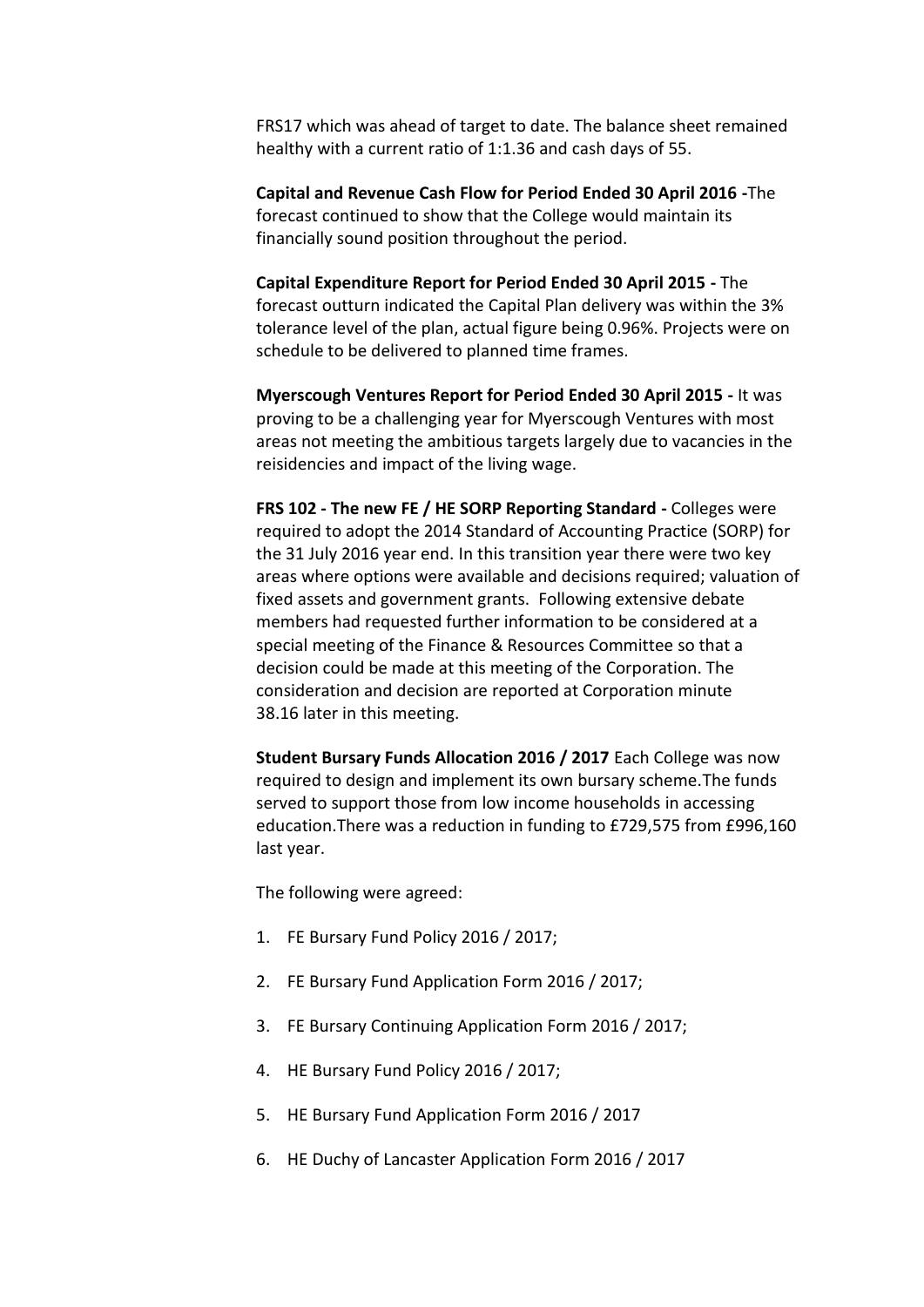7. Scholarship Application Form 2016 / 2017.

**Higher Education Access Agreement – The College Access** Agreement set out the tuition fees and financial support arrangements for students entering higher education programmes at Myerscough College that were contained in the direct contract with HEFCE from September 2017.

Since the meeting Corporation noted that, as agreed and in line with others in the sector, the fees for Honours and Foundation degrees would rise from £9,000 to £9,250 per annum. In accordance with consumer legislation fees were published.

Fees are per annum in 2017 / 2018:

Foundation Degrees and Honours degrees £9,250

Module price for part time undergraduate course £900

Masters Degree (set by Uclan) £6,000

Module price for part time Masters course £625

Module price for part time teacher training course £675

#### **College Funding**

There was a decrease to the funded numbers as expected which had been previously highlighted to the Committee. This translated to a total reduction of £420,021 after the impact of student numbers and removal of formula protection (£376k). The impact has been mitigated by the increase in cost weighting for land-based specialist courses and the proportion of learners on higher funding bands (those study programmes with a greater number of hours).

#### **Apprenticeship Levy**

In April 2017 there would be changes in the way the Government funds apprenticeship training.Employers operating in the UK with a paybill over £3million pound would be required to pay into the new Apprentice Levy Fund at a rate of 0.5% of payroll. For the 2016 / 2017 budget the levy due from Myerscough would be c£23,000 according to its introduction in April 2017. The opportunity to access funds to train apprentices within Myerscough was also noted as an opportunity for growth and this levy would be utilised for appointment of apprentices in appropriate roles across College.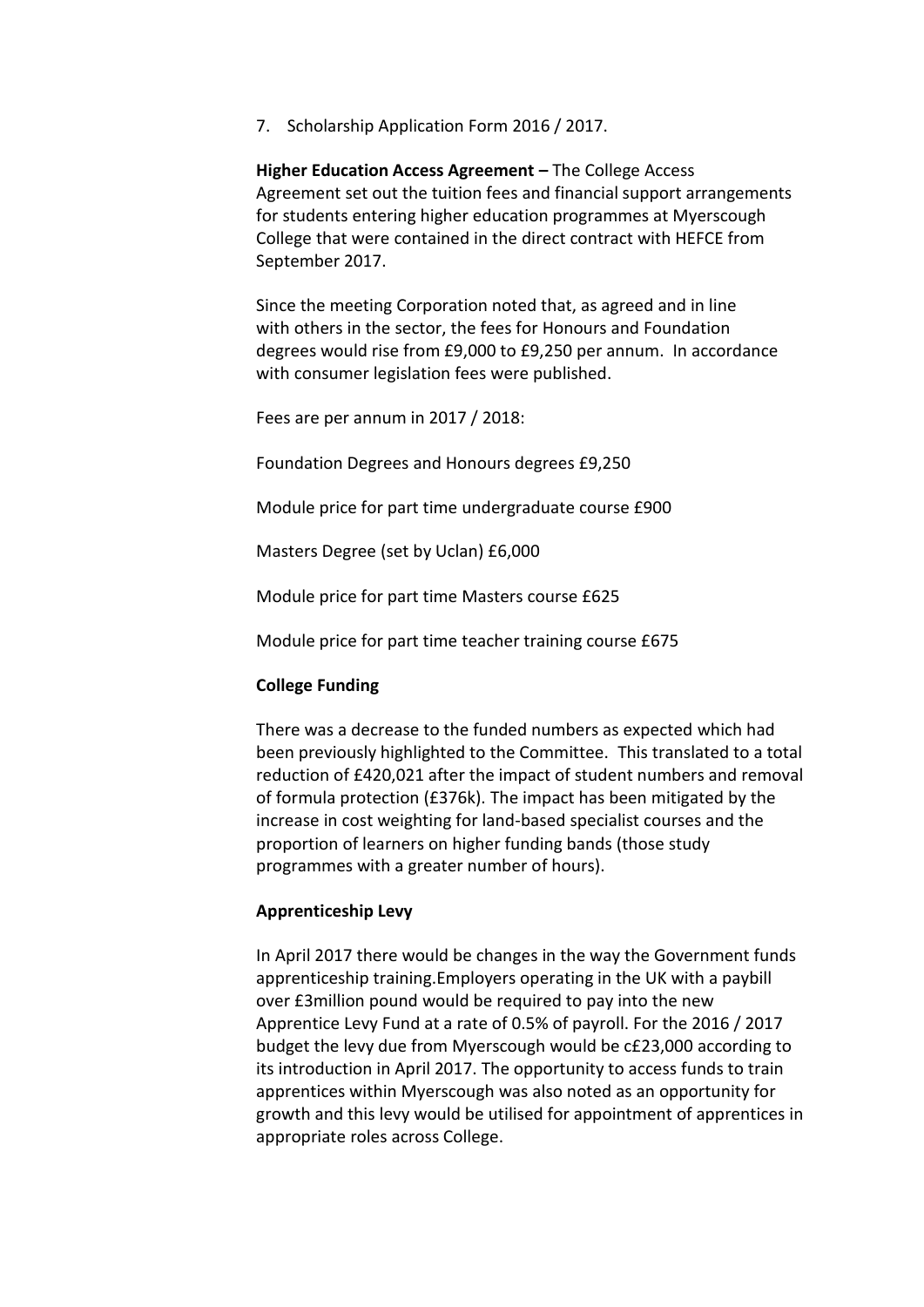**Human Resources Report for the Period Ended 30 April 2015 -** Staff Turnover was up, below the national benchmark, but up in all categories except catering. There was an increase amongst teaching staff citing stress and workload as a reason for leaving. A staff survey had been issued in April 2016 and the results were now being analysed.

**Health and Safety Report for the period ended 30 April 2015 -** The Report provided an analysis of accident statistics over the period together with other Health and Safety activity including policy updates, staff training, wellbeing, auditing, safeguarding and inspections. A Health & Safety Review Report for Motorsports was also considered. There had been a reduction in accidents / incidents in the period in comparison with the previous year. Slips, trips and falls remained the most reported accidents. There was one apprenticeship accident reported under RIDDOR. Equine was the highest area for accidents. Investigations were due to take place to identify trends.Corporation expressed satisfaction with the management of the various aspects of the College's finances, Human Resources activity, and Health & Safety matters for the period ended 30 April 2015 and was pleased to note that overall the finances of the College remained in a healthy state.

#### **Resolved:**

**That the above matters of information from the Finance & Resources Committee meeting of 9 June 2016 be received and actions endorsed.**

#### **38.16** *Report of the Finance & Resources Committee of 4 July 2016*

# *Decision* Finance & Resources Committee minute 38.16 refers

The Chair of Finance & Resources Committee reported on items requiring a decision and an item for information.

Colleges were required to report their accounts for the year ending 31 July 2016 under the new financial reporting framework. Governors had received reports and information to support a review of accounting policies. The two main areas requiring a decision were the treatment of Capital Grants and Asset Valuation.

Corporation noted Finance & Resources Committee had requested additional information before making recommendations to the Board.

#### **Capital Grants**

The College's external auditors RSM had stated that the majority of Colleges they represented were adopting the accruals methodology due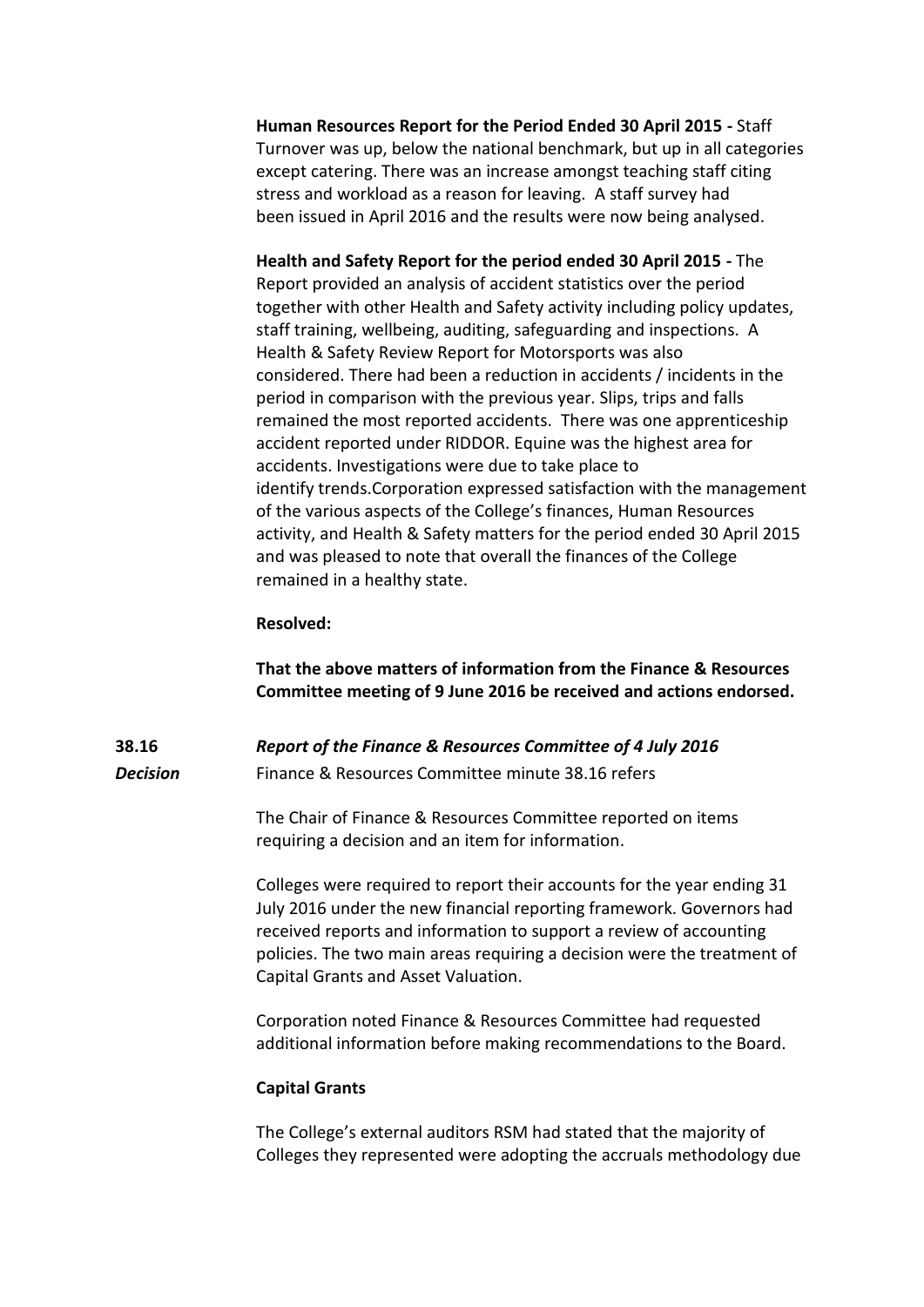to concerns around the potential for large year on year movements in the Income & Expenditure accounts.

Nat West bank had agreed to provide a letter of comfort to Governors regarding the potential impact on the loan covenants to provide assurance that if the change in accounting treatment did put the College in danger of breaching the covenants they would review this with the College and reset the covenants appropriately.

### **Asset Valuation**

RSM had reported that a large proportion of FE sector clients were continuing with their current valuation policies, value at cost and depreciate over time, for a variety of reasons. The main reason against the 'fair value' route being that providing valuations for specialist resources was subjective and may not deliver significant increases. Some Colleges were concerned that the impact of any increase would be an increased depreciation charge which would affect their financial position. The costs of providing such a valuation for Myerscough have proved difficult to ascertain but would not be insignificant because of the size and extent of the estate.

Members noted that there would be other changes as a result of the new SORP relating to the presentation of primary statements and additional disclosures. The College had already adopted the changes to reflect the cost of outstanding employee benefits e.g. holidays by adjusting the holiday year.

Corporation was satisfied with further explanations and assurances and concurred with the Finance & Resources Committee recommendations.

### **College Dashboards – Matter for information**

The dashboard for Finance confirmed previous information on the College finances provided by Management at various meetings.

### **Resolved:**

- i. **That in preparation of the final accounts under the new reporting requirements of FRS 102 College continue with the existing policy in relation to the treatment in the accounts for the value of fixed assets.**
- ii. **That in preparation of the final accounts under the new reporting requirements of FRS 102 College adopt the accruals model, in relation to the treatment of Government Grants.**
- iii. **The information on College Dashboards be received**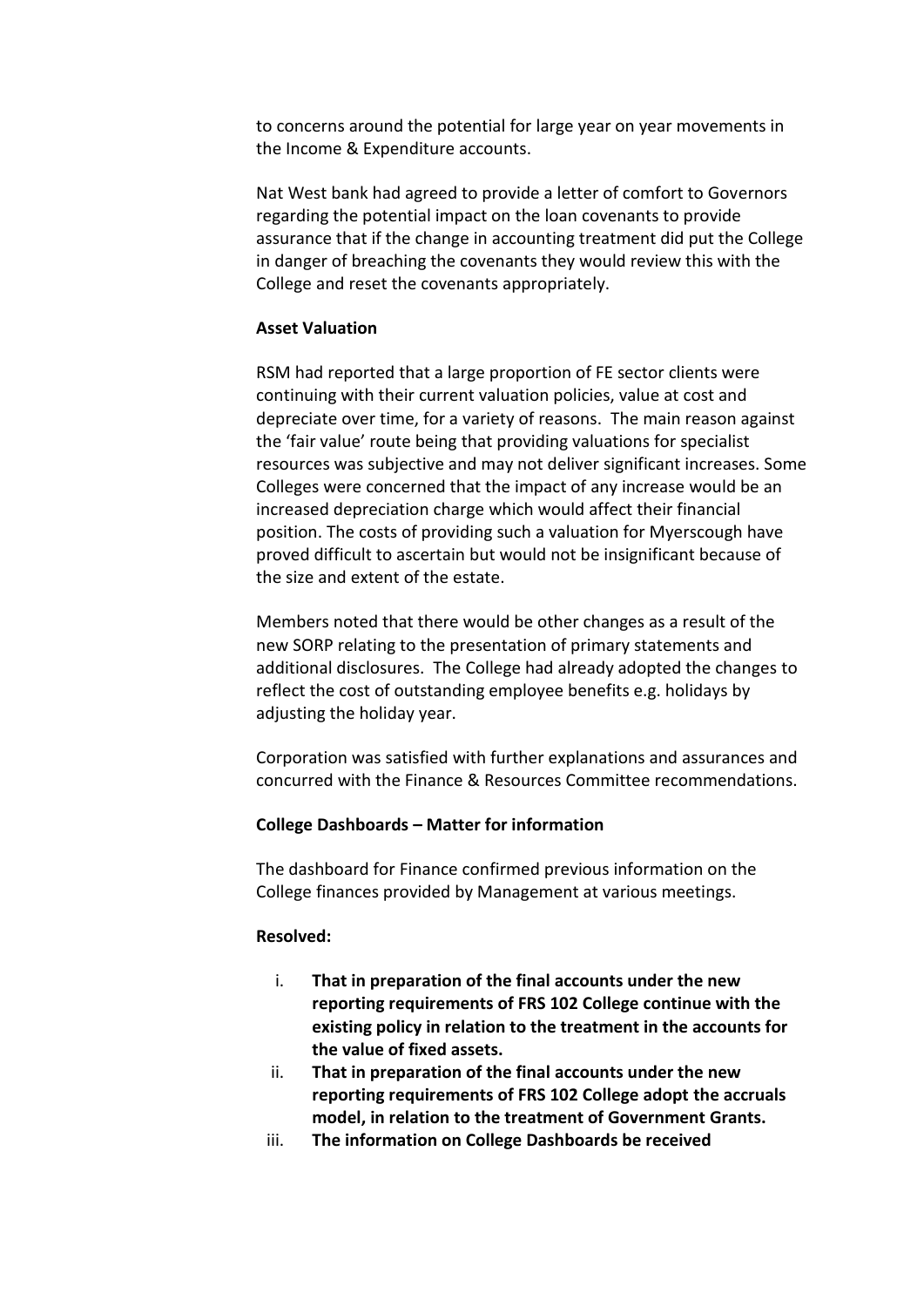## **39.16** *Report of the Audit & Governance Committee of 28 June 2016 Decision* The Chair of the Audit & Governance Committee reported on the meeting which contained matters requiring decisions from the Corporation.

### **Matters Requiring Confirmation by Corporation**

## **Financial Statements Audit and Regularity Audit Annual Plan for the Year Ending 31 July 2016.**

Consideration was given to the Audit Plan prepared by RSM, the College Financial Statements and Regularity Auditors, for audit work relating to the year ending 31 July 2016.

The Audit Plan included details of RSM's fee for 2016 together with an additional fee for work on the first year of the revised accounting standards which would be determined once the amount of work required had been confirmed.Key areas of audit focus would be income recognition, pension scheme liabilities, going concern, management over-ride of controls, staff costs, accommodation / capital development and key financial controls, together with the revised accounting standards of FE / HE SORP. The statement accompanying the accounts should make reference to the impending Area Review.Corporation was appreciative of the 'Emerging Issues' information included as an appendix to the report.Corporation noted the full discussion and due consideration from Audit & Governance Committee and concluded that the proposed Financial Statements and Regularity Audit Plan was satisfactory and provided value for money and as such it was:

### **Resolved:**

**That the Financial Statements / Regularity Audit Plan for the Year Ending 31 July 2016 be approved.**

### **Internal Audit Plan for 2016 – 2017**

The Committee had considered the internal audit plan presented by RSM which had been produced following discussions with management.

The Committee together with management had proposed a number of amendments to the Plan and the timing of the individual audits. The Plan was now proposed as:

1. UK Visas and immigration compliance review - Autumn term 2016 (4 days)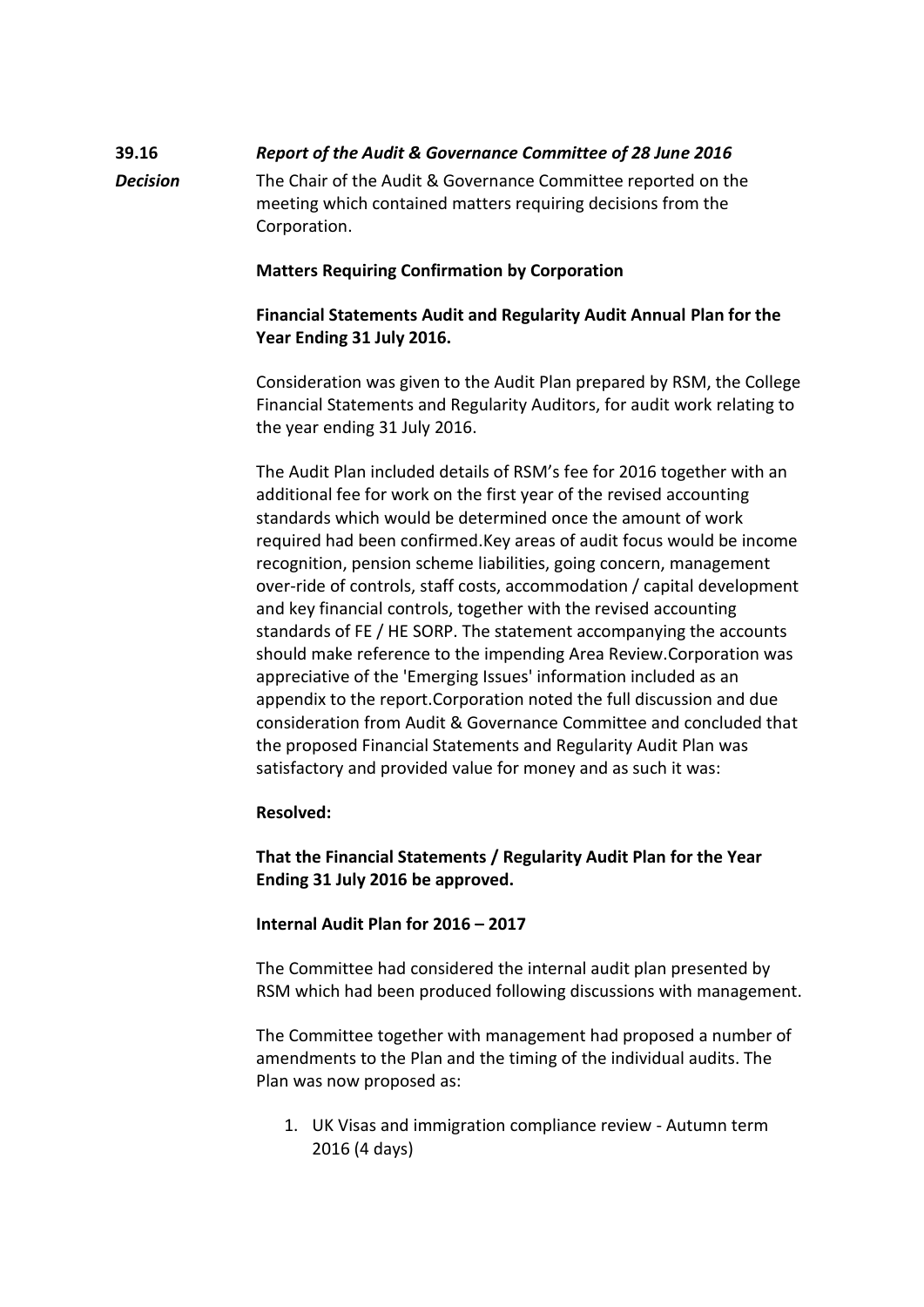- 2. Framework for compliance with the Counter Terrorism and Security Act 2015 - Autumn Term 2016 (5 days)
- 3. Curriculum Planning Spring Term 2017 (5 days)
- 4. Capital and Estates Management Spring Term 2017 (5 days)
- 5. Catering key control frame work including value for money Summer Term 2017 (6 days)
- 6. Follow up Report to provide assurance on progress with identified actions (2 days)

There would also be 2 days allocated as contingency and 4 days for management of the internal audit.

Corporation was satisfied with the revised Internal Audit Plan for 2016 / 2017.

#### **Resolved:**

### **That the revised Internal Audit Plan be approved as submitted.**

#### **Membership of Corporation – Co-opted Governor Ishwer Tailor**

The current term of office for Ishwer Tailor as a Co-opted Member of the Audit & Governance Committee was due to expire on 31 July 2016 at which time he would have completed three, one year terms of office.

Following due consideration it was

### **Resolved:**

**That Ishwer Tailor be re-appointed as a Co-opted Member of the Audit & Governance Committee for a fourth period of one year commencing 1 August 2016.**

### **Student Governor Appointment**

The Clerk had informed the Committee that following an election the student body had appointed Rebecca Fitzsimmons, an HE Equine student, as Student President for the academic year 2016 / 2017. Rebecca was therefore nominated as a Student Governor.A second Student Governor had not yet been nominated.

### **Resolved: That Rebecca Fitzsimmons be confirmed as a Student Governor for the academic year 2016 / 2017.**

#### **Governor Vacancies**

Audit & Governance Committee had recommended that Sarah Ellis and Richard Furnival, Co-opted Governors, be approached to enquire if they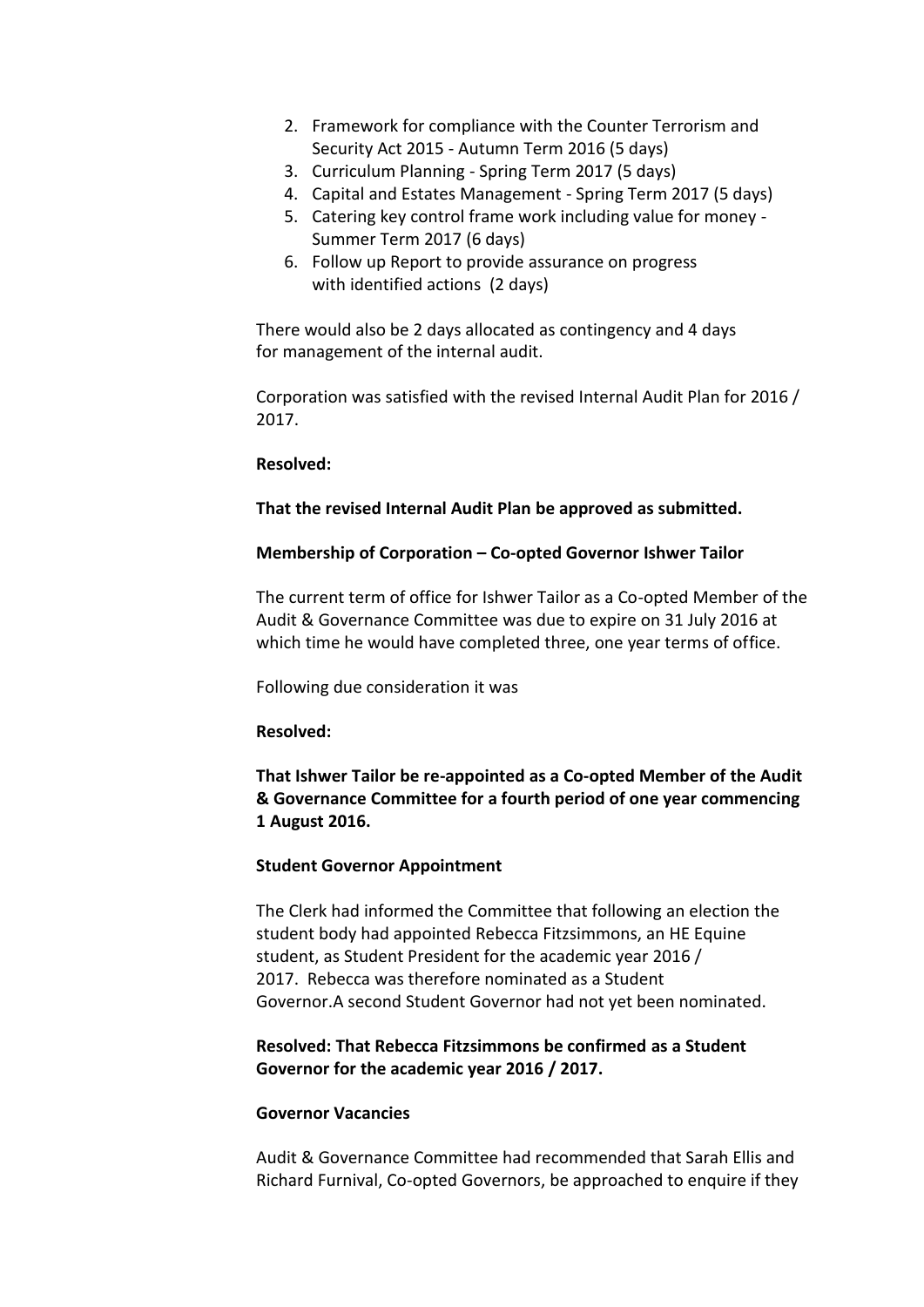would consider the appointment as full Governors. Corporation noted they were both agreeable to the position and gave the appointments consideration.The Committee had also recommended that in light of the impending Area Review, which would run into the first quarter of 2017, the Chair of Corporation, Stephen Rigby's term of office be extended to 31 July 2017.

#### **Resolved:**

- i. **That Sarah Ellis be appointed as a Governor for a four year term commencing 1 August 2016 to serve on Finance & Resources Committee.**
- ii. **That Richard Furnival be appointed as a Governor for a four year term commencing 1 August 2016 to serve on Finance & Resources Committee.**
- iii. **That the term of office of Stephen Rigby be extended to 31 July 2017.**

### **Timetable of Meetings 2016 / 2017**

The Timetable of Meetings for 2016 / 2017 had been compiled along previous lines. Again training, apart from the November session, would be undertaken prior to each Corporation meeting. Formal meetings take place on Tuesday evenings commencing at 6pm unless otherwise notified. Additional meetings due to the Lancashire Area Review process would be communicated to members. The dates for the Awards Ceremonies at East Lancashire and Merseyside were to be confirmed.

### **Resolved:**

### **That the Timetable of formal Meetings be agreed.**

### **Membership of Committees**

The Committee gave consideration to the proposed Membership of Committees for 2016 / 2017 which would be amended to reflect the appointments of Sarah Ellis and Richard Furnival as full Governors serving on the Finance & Resources Committee. There was 1 vacancy on the Audit & Governance Committee.

### **Resolved:**

**That the proposed Membership of Committees for 2016 / 2017 be agreed subject to the above addition.**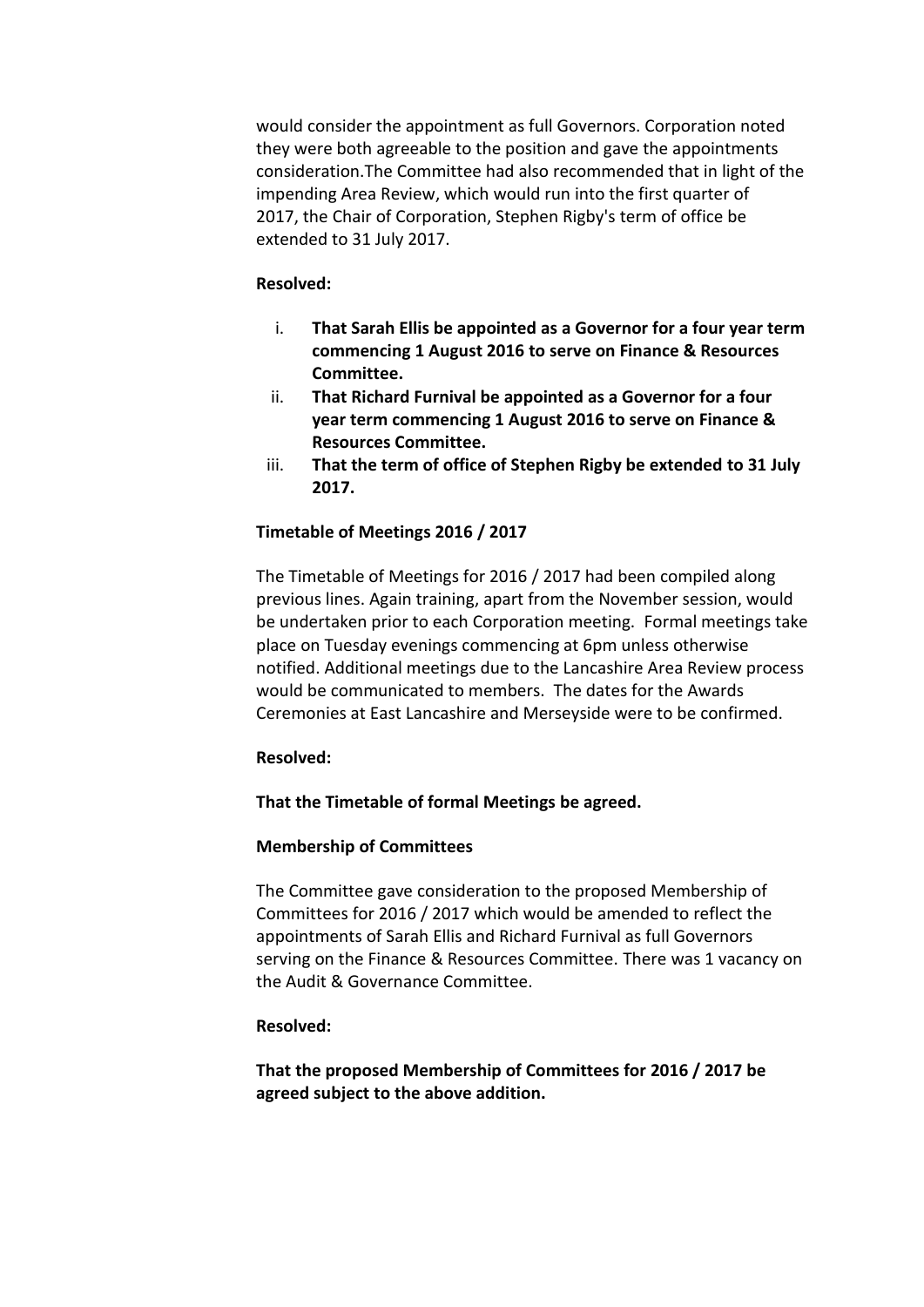#### **Other Matters for the Information of the Corporation**

#### **Replacement of Internal Audit Manager.**

RSM had appointed Jude Bickerton as Internal Audit Manager. Audit & Governance Committee had previously met Jude and was pleased to welcome her to the meeting in her new position. They also acknowledged the professionalism of David Fletcher and requested the Clerk convey their best wishes to him in his new employment.

#### **Management Letter 2015 - Action Plan**

Three recommendations were complete with the remaining one, a review of Corporation tax liability, underway with support and advice from RSM.

#### **Internal Audit Reports – May 2016**

The Committee had given consideration to the Internal Audit reports. Recommendations were graded according to their level of importance with Grade 1 being of high importance, 2 of medium importance and 3 of low importance.

The first audit covered Human Resources – 'Framework for Performance Management' and focussed on the performance management and enhancement of staff. The report found overall that processes were well designed with a high level of compliance. There was one recommendation made at level 3 relating to the design of policies. The second audit related to a review of the recommendations made in the 2014 / 2015 audits and found that of the 19 actions proposed, 15 had been fully implemented and the remaining four, of low priority, were progressing.

Corporation noted that the Committee was satisfied that all issues raised by the audits had been addressed or would be in the future, by management, when the time arose.

### **Internal Audit Progress and Summary Report Incorporating Internal Audit Report May 2016**

The Committee had noted that of the 53 recommendations proposed, 45 (85%) had been implemented, 3 (6%) were on-going, 5 (9%) were not yet due, and no items were outstanding.

#### **Risk Management Summary Plan 2015/2016**

There were a number of questions raised about elements within the summary report and a suggested amendment to the scoring on one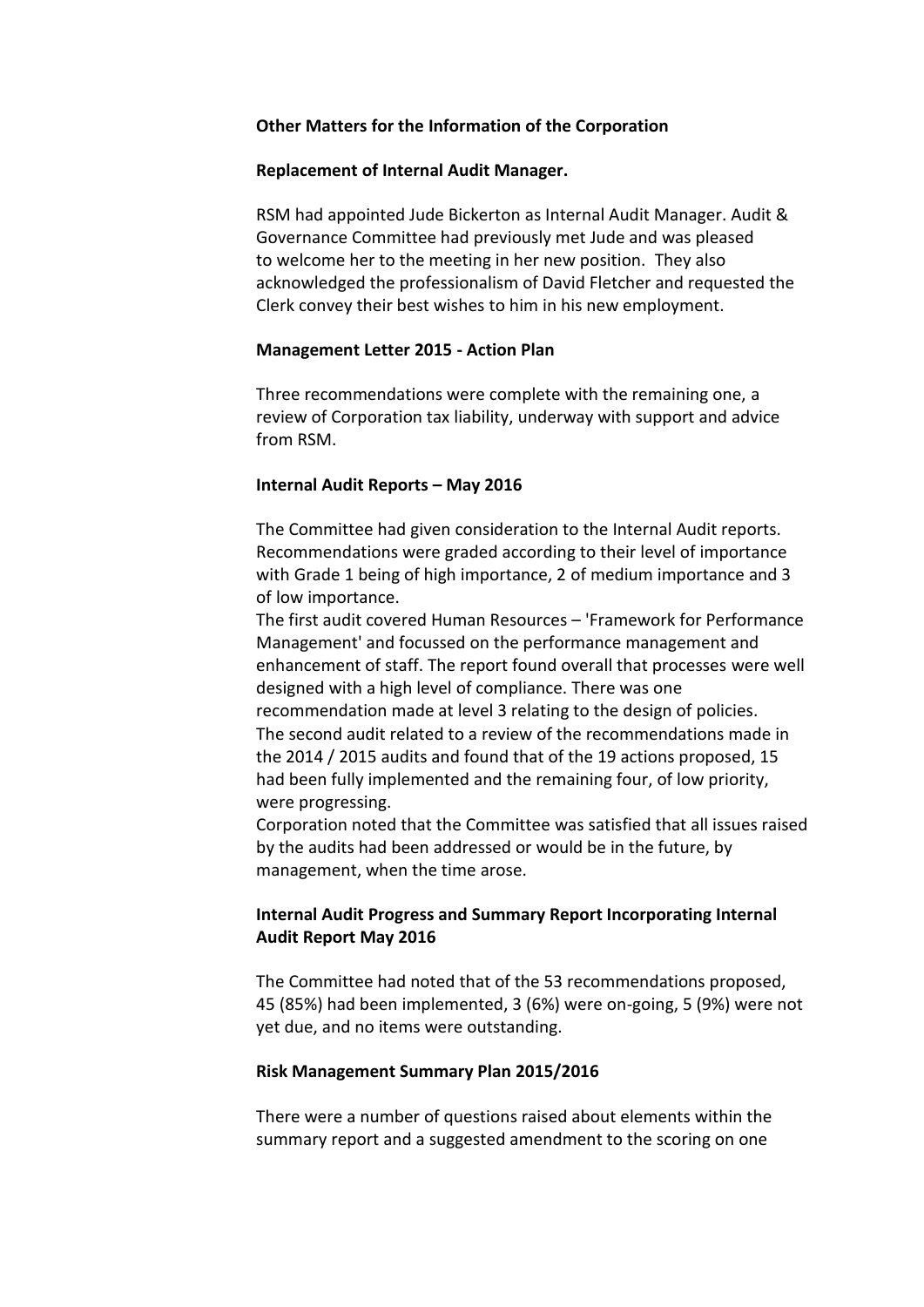particular issue. Management responded to all issues raised including the suggested amendment to the scoring.

A full Risk Register review was underway. The Deputy Principal Finance & Corporate Services intended adding a strategic element and method of capturing operational risks to drive the awareness through departments and right across the organisation. The work would be completed over the summer. The new format would be presented to Committee in November. Corporation welcomed the review. RSM were able to offer a complimentary training session led by Stephanie Mason who prepares the Emerging issues document. Audit & Governance Committee had requested the Clerk arrange a session after the Area Review process was completed.

#### **Data Returns Monitoring Report**

The report listed all returns and showed that the College had met all necessary deadlines.

#### **Governance Quality Improvement Plan**

The Governance Quality Improvement Plan for 2015 / 2016 showed progress against targets.The Board was now 90% compliant with the Code of Good Governance for English Colleges.

#### **Governor Training**

The training session to be held prior to the Corporation meeting in July would be allotted to an update on the Area Review process.

#### **Audit Committee Annual Cycle of Business 2016/2017**

The annual business of the Committee for 2016 / 2017 was agreed.

#### **Governor Jean Yates**

The Chair had made reference to the fact that this would be the last Audit and Governance Committee meeting prior to the retirement from the Corporation of Governor Jean Yates. On behalf of committee members, he thanked her for service to the Committee for the last eight years. Jean responded and wished the College well for the future. Corporation concurred with the sentiments.

#### **Resolved:**

**That the matters for information be received.**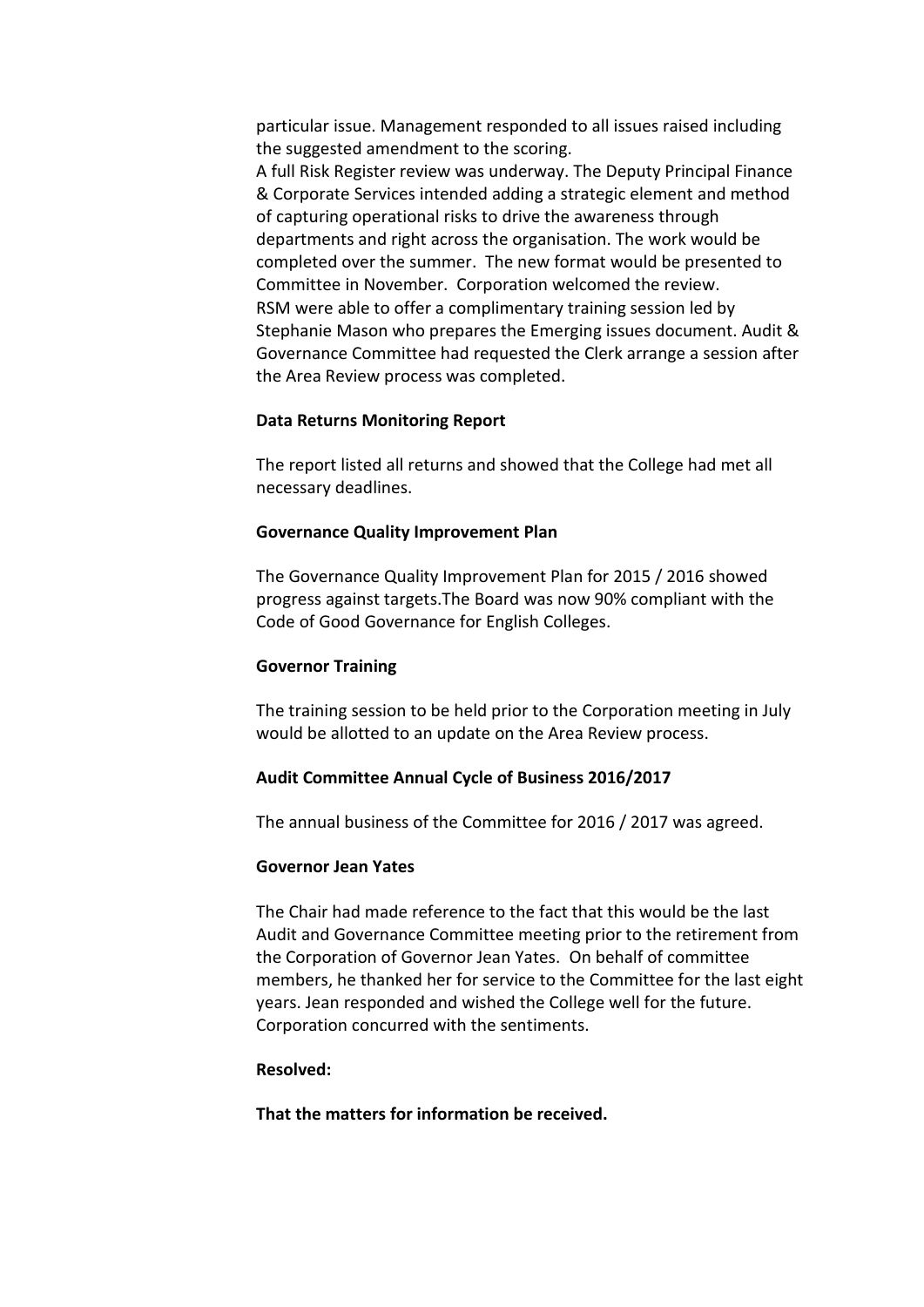## **40.16** *Report of the Quality & Standards Committee of 5 July 2016 Decision* The Chair of Quality and Standards Committee reported on the meeting.

### *Strategic Plan Progress Report 2015 / 2016*

#### *In Year Performance Data Further Education (FE) Report*

Attendance (95%), punctuality and retention (expected to hold at 95%) were high which boded well for success rates.Members were pleased to note the pass rate for GCSEs should be up as there was much improved attendance at the exams.

Members looked in detail at the summary of the key areas for improvement. It was clear that analysis allowed staff to pinpoint exact pockets of concern and check if there were any indications of underperformance in protected characteristics.

*In Year Performance Higher Education*Attendance and retention rates were high, 97% as at 1 June 2016. Initial results indicated that achievement was up which should translate through to favourable success rates.Seven new degree programmes which complimented other provision were open for recruitment for 2017 / 2018 starts. 71% of HE students had completed the National Student Survey (NSS). Results would be used as the primary indicator of student experience in the higher education sector and provide key strategic targets for higher education.

Research income was up, £54k but fewer research projects had led to lower engagement at conferences and fewer papers published. Myerscough still featured as the top performing Higher Education institution of those inspected under QAAs Higher Education Review.

#### *Apprenticeship & Skills Performance Report Update 2015 / 2016*

Restructures had aligned Apprenticeships & Skills with the FE and HE College delivery so lessoning the risk of a silo approach. This also provided opportunities to share good practice.

As previously reported there was still some residual withdrawal data present that would negatively affect the current year's success rates, particularly 'timely' achievement.

The gender success rate gap was decreasing.

90% of lessons observed were graded Outstanding or Good. Corporation noted Quality & Standards Committee reported on successful strategies which would begin to yield targeted results. The Board had requested training to gain further knowledge of Apprenticeship & Skills delivery in the College.

#### **Learner Voice**

Interim results from the Learner Surveys and feedback from course representative meetings were reported on as was the Higher Education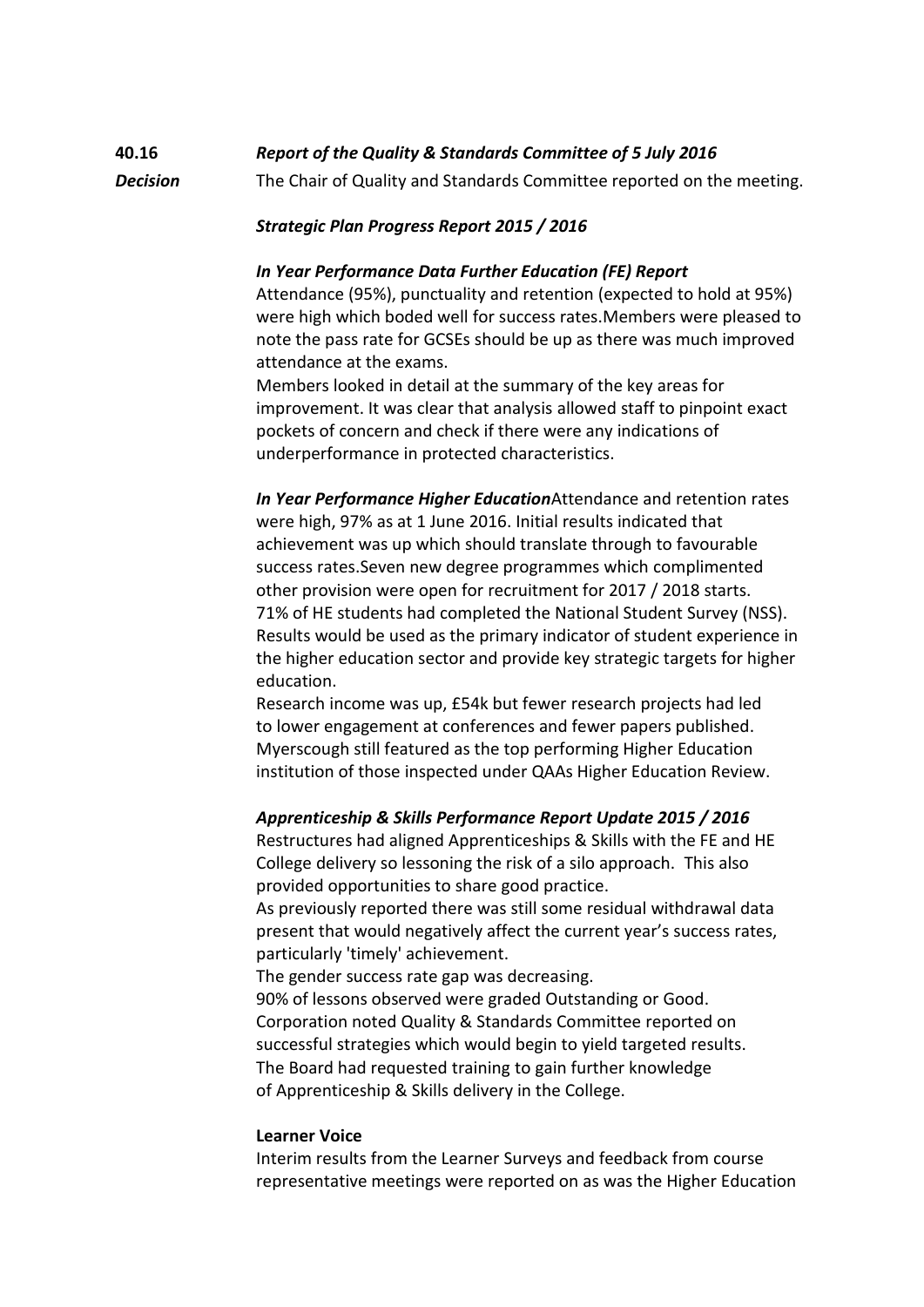student led Golden Roses teaching Awards. Surveys showed high satisfaction with teaching and learning. The satisfaction level dropped slightly for FE students against catering, maths, transport and awareness of the Student Union. For Apprenticeships it appeared to be induction, PREVENT and British Values. The latter two were due to a timing of information release.The National student survey results were not yet available but the response rate was 71%.

#### **Employer Voice**

The Skills Funding Agency survey would benchmark Myerscough against other Colleges and form part of the publically accessible information that would be available on the new digital Apprenticeships website. The latest available data showed good satisfaction levels with an upward trend and good performance when benchmarked against other landbased colleges.

The number of active businesses was 1201 which was below this year's target.

#### **Teaching, Learning and Assessment**

There was an increased percentage of staff achieving a Grade 1 or 2 (Outstanding and Good) lesson observation for both HE and FE. The number of Outstanding FE lessons had shown a significant rise.There was good feedback from the external mock Ofsted. Members were pleased to note use of information technology, a previous area for improvement, was seen as a strength.

### **Quality Improvement Plan (QIP) 2015 / 2016 Update**

Most elements of the plan had either been achieved or were in progress.

#### **Equality Diversity Inclusion Report**

Corporation noted progress against the lengthy Action Plan required to support the Colleges aspirations to achieve the Leaders in Diversity standard**.**

#### **Skills Funding Agency Dash Boards**

The Skills Funding Agency dashboard for quality provided a useful one page graph style analysis of performance.

#### **Ofsted Inspection Frameworks**

Ofsted had been inspecting colleges following a risk rating exercise so 'Outstanding' colleges had tended to be left at this point. Of the colleges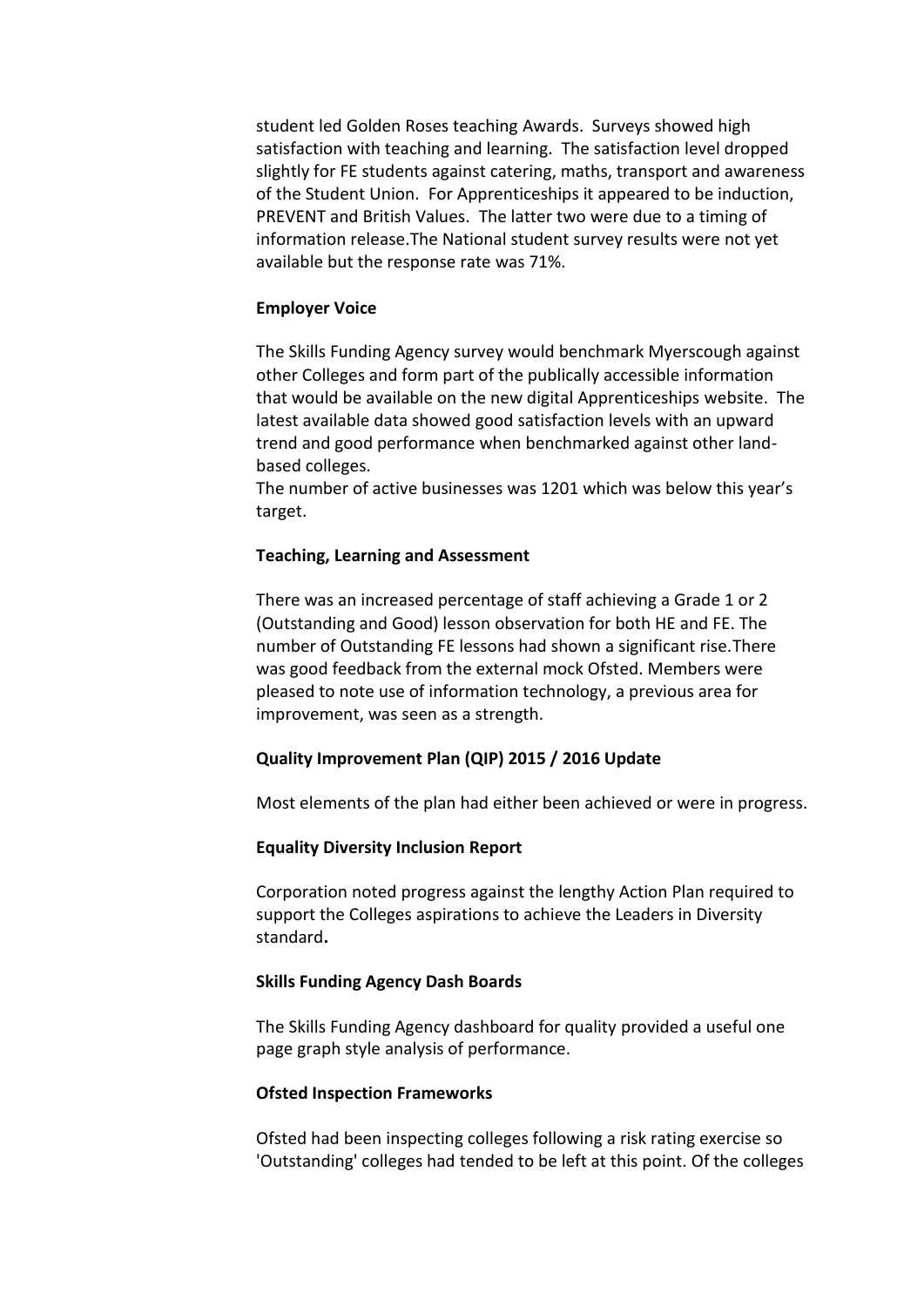inspected there was a downward trend in performance. 42% of those having a full inspection were judged 'Requires Improvement' and 10 judged as 'Inadequate'.

### **Annual Cycle of Business**

There were some amendment required to the document submitted. Some items listed for 8 November 2016 Quality & Standards Committee meeting would be considered earlier and by the full Board at the additional Corporation meeting being held in October 2016. The Annual Safeguarding Report would be presented to the September Corporation meeting.

The cycle of business would be amended to reflect the changes.

#### **Resolved:**

**That the Report from the Quality & Standards Committee be received.**

### **41.16** *Appointment of Chair and Vice Chair of Corporation for 2016 / 2017*

*Decision* Following due process, it was agreed that the current Chair and current Vice Chair serve for a further one year term in their respective positions.

### **Corporation Resolved:**

- i. **That Stephen Rigby be appointed Chair of the Corporation for a one year term commencing 1 August 2016.**
- ii. **That Stuart Heys be appointed Vice Chair of the Corporation for a one year term commencing 1 August 2016.**

#### **42.16** *Appointment of Cultiva Governor Representative*

*Decision* Members had been made aware of the vacancy for a Myerscough Governor on the Cultiva Board following the retirement of Governor Jolyon Dodgson who had previously held the position. The Chair of Audit Committee, Gerry Corless had expressed interest. The next meeting would be at Sparsholt College in Hampshire. Following member agreement it was

#### **Resolved:**

**That Gerry Corless be recommended to Cultiva as the Myerscough College representative**

#### **43.16** *Independence of the Clerk*

*Decision* The Clerk to the Corporation must provide independent, unbiased and impartial advice to the Corporation at all times. Adherence to the policy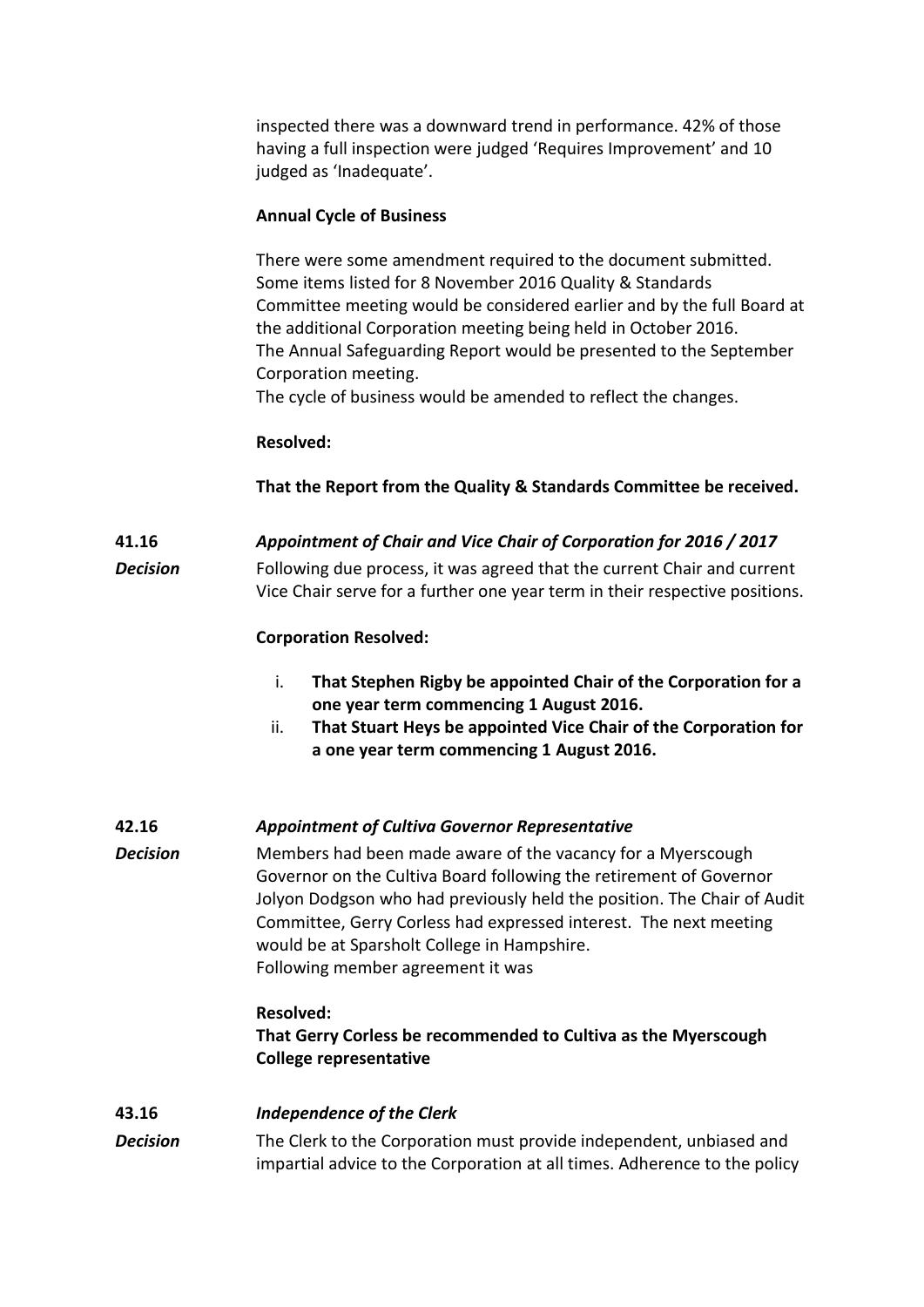*'Independence of the Clerk'* had enabled him to demonstrate his independence. Corporation Members agreed the current policy *'Independence of the Clerk'* to be fit for purpose.

### **Resolved:**

### **That the Independence of the Clerk Policy be approved as submitted.**

**44.16** *Annual Cycle of Business* **Decision** The Corporation gave consideration to its Cycle of Business for 2016 / 2017.Additional meetings had been added to facilitate Area Review Meetings. The Governor Extranet would be populated with the dates for meetings and College events.

#### **Resolved:**

**That the Corporation Business Cycle be approved.**